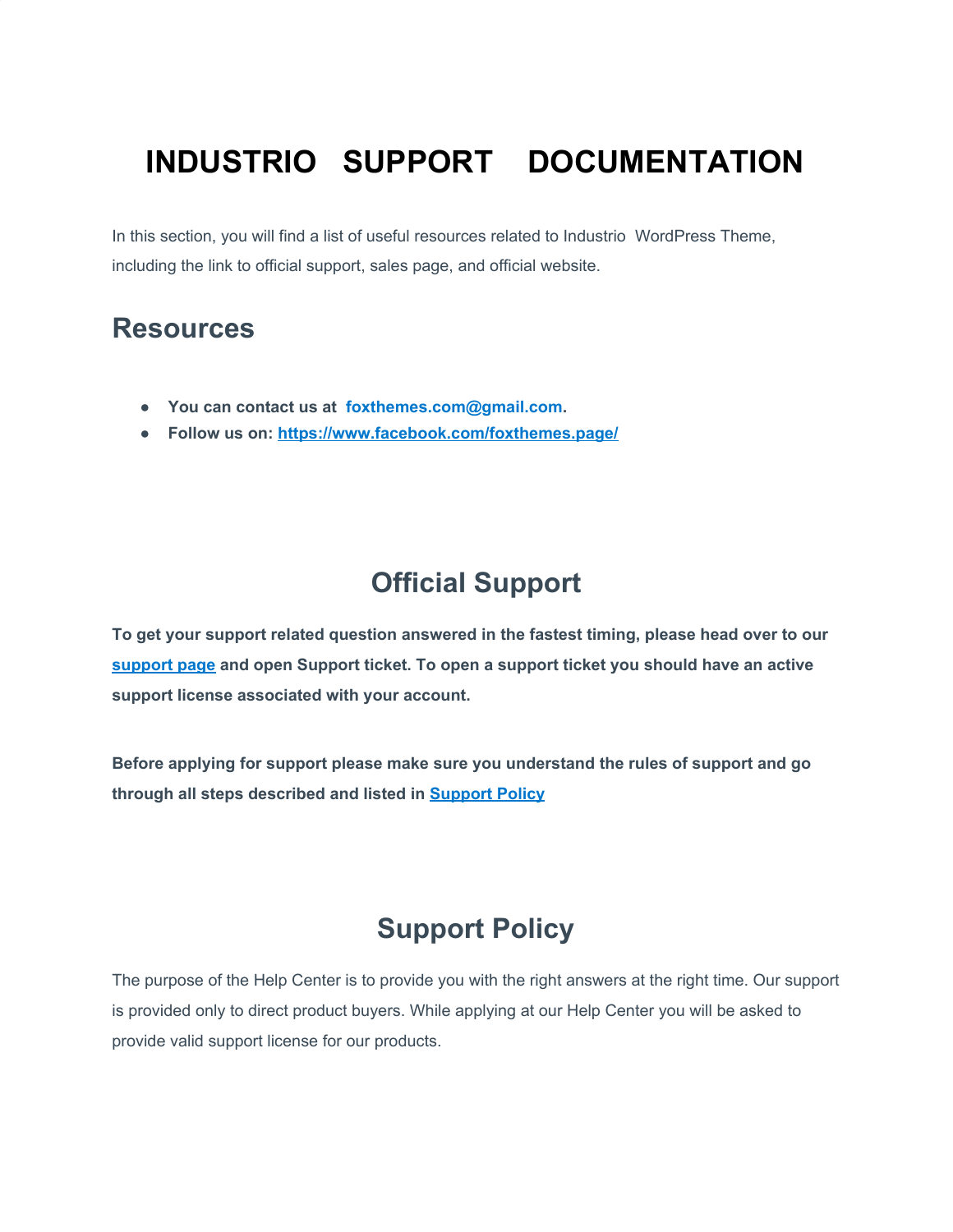Our Help Center is the only official TrueThemes support handling mechanism. Questions sent using other channels may be ignored without notice.

We provide support because of good will and want to offer our customers the best service possible. We keep rights not to provide support due to abuse or any other reasons that are against this policy.

### **Pre-Support Actions**

Before asking your question, please make sure you have read the documentation provided and searched the answer within our knowledge base at https://help.foxthemes.com, as some of the questions may be already covered by this resource.

## **Opening Support Ticket**

In order to get a response in reasonable time we are kindly asking you to provide following information while opening support ticket:

- Your website URL
- Login credentials
- The version of WP Bakery used
- The detailed description of actions taken before the issue
- Screenshot of the problem
- Any other information that you find useful

All information provided is confidential and will not be provided to any third party.